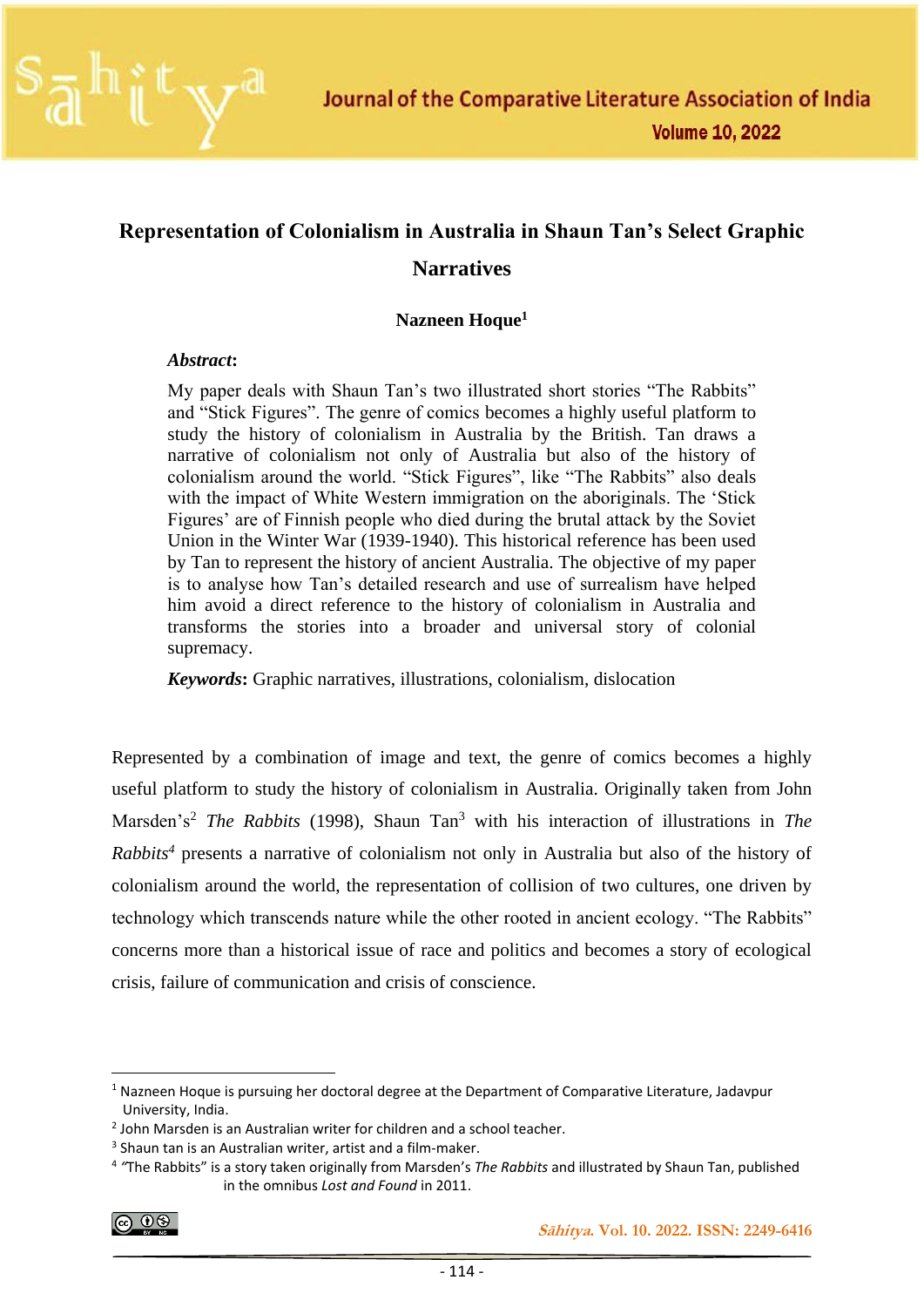"The Rabbits" is the third story in the omnibus *Lost and Found.* The story is written by John Marsden and illustrated by Shaun Tan. An unseen narrator describes in minimal details the encounter between the visitors and the natives which seemed friendly and curious in the beginning but soon turned darker and it becomes evident that they were actually invaders. The story is partly allegorical fable about colonization narrated from the perspective of a colonized (Tan). Shaun Tan also comments on the blurb of the book about "The Rabbits" that,

> The conflict between the two is, I think, a central concern of our age, one that exists far beyond the Australian landscape of deserts and billabongs that inspired my paintings and John's words. Aside from historical issues of race or politics, "The Rabbits" is about a deep environmental crisis, a crisis of conscience, and a costly failure of communication. At the end, the question of reconciliation is left open to the reader as it is in the real world: The future, as always, remains undecided (Tan, 2011).

Illustrations in picture books play powerful, analytical and interpretative functions. The images and texts not only complement each other, but they also perform important roles in the process storytelling. The images not only complement each other but they have more important parts to play in the story. The story depends on the illustrations to complete the narrative. The images provide vital clues that inform the readers/viewers of significant meanings in the story.

Shaun Tan has used detailed research and surrealism to avoid any direct reference to draw a parallel with the real history of colonialism in Australia and around the world. The images and the illustrations represent codes that enable readers to recognise, and build knowledge about, the world that the narrative portrays. John Marsden's "The Rabbits" was inspired by *A Sorrow in Our Heart* (1992) by Allan W. Eckert that depicts a biographical tale of the great North American Indian warrior Tecumseh. Marsden also observes,

> The Europeans brought with them pests and diseases, including rabbits. The conquerors cleared forests, fenced the land, and planted crops. The rabbits spread as fast as or faster than the people. They ate the crops, and everything else as well. There was an obvious similarity between the humans and the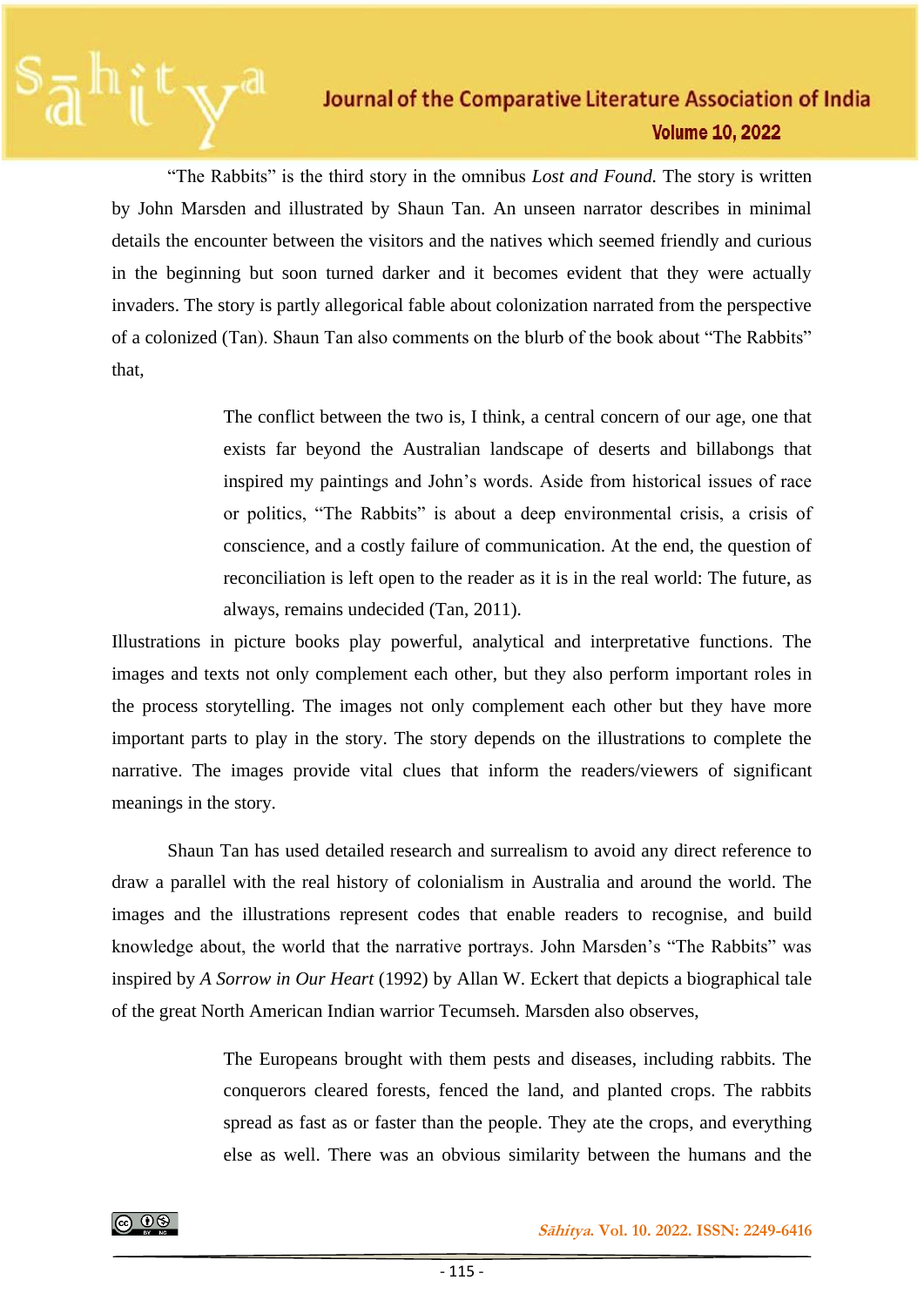animals, and it seemed to me that telling the story of the rabbits – rather than the people – would be a better way of illustrating the damage done by invaders and colonists.

Shaun Tan's "The Rabbits" is a graphic adaptation of Marsden's short story of the same name. My paper is an attempt towards a visual and textual interpretation of Shaun Tan's "The Rabbits" and "Stick Figures" in the perspective of Diasporic Studies to show how there has been a geographical, cultural and historical dislocation of Australian natives by the colonisers and the natives' search for a home space of their own on the same land. Giving the animals (the rabbits and the numbat-like creatures, possibly bandicoots) anthropomorphic features has not only attributed to them human emotions and traits, but has also allowed space for both the author and the illustrator to universalize a very personal and subjective narrative. Representing through images of animals and things, the story serves as a window for multiple interpretations. It does not remain confined to the colonial history of Australia; it becomes a universal narrative of colonial supremacy, control and oppression.

The history of migration to Australia gives another symbolic dimension to the story of "The Rabbits." Australia's geographical location in the southern hemisphere accounts for its its foreshortened history. The colonization and the settlement of the British in Australia in the eighteenth and the nineteenth centuries have shaped the history of the continent. The Age of Enlightenment and the Revolution stimulated a desire for knowledge and encouraged such explorations. It was further accelerated by industrial and agricultural developments. The history of newcomers in Australia can be traced back to the fifteenth, sixteenth and seventeenth centuries. Portuguese, Spanish and Dutch ships arrived irregularly and for short periods of time. Although there were seafarers and fishermen who often visited the island before these explorers, they remain unrecorded. With the arrival of the first British fleet in 1788 on the shores of Botany Bay, modern Australian history begins. Europeans maintained detailed records of their encounters with the native people in this island. Between the early seventeenth and the early nineteenth centuries Europeans, including French, British explorers, merchants and privateers, witnessed the arrival of the Macassan fishermen from the Indonesian archipelago (Konishi and Nugent, 43-44). Britain began transporting its convicts to Australia from 1788 to 1866. The later part of the eighteenth century to mid nineteenth century (1793-1850) saw the immigration of free settlers who came to Australia to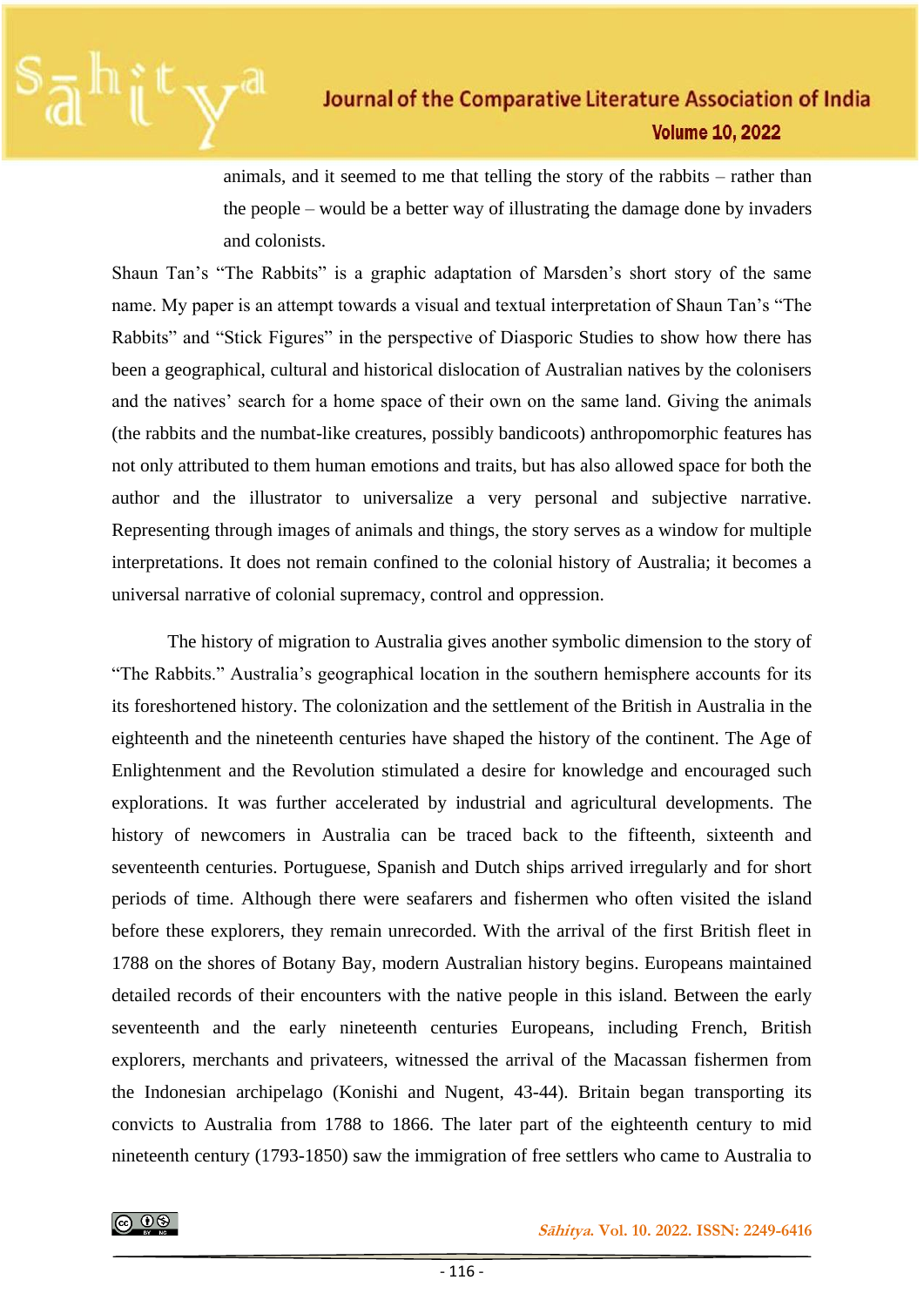start their new lives.<sup>5</sup> Chinese immigrants began to come to Australia as labourers during the Gold Rush in the 1850s. Their numbers increased so much that by 1901, they became the third largest population in Australia ("Immigration Australia Timeline"). The labourers in the Queensland sugar plantations were immigrants from South Sea Islanders. Afghan cameleers assisted the Europeans in expeditions into the arid interiors of the continent. The Malay, Japanese came to Australia to work as divers or mariners in the pearl harvesting industry in Australia. In 1901, the Immigration Restriction Act was implemented by the Federal Government in Australia, which formed the basis of the White Australian policy.<sup>6</sup> In the later part of the 1970s, the Boat people from Vietnam and certain seaborne refugees from Indochina and East Timor appeared in the northern territory of Australia to avoid social upheavals in their own countries. The asylum seekers from the Middle East and Sri Lanka kept pouring in from the 1990s. Thus, there had been waves of immigrants from different corners of the world to Australia since the seventeenth century. They played a vital role in shaping the history of Australia. But it was the British colonisers who emerged as the most powerful group in the continent. "While the British interest in Australian settlement was motivated primarily by economic and political objectives; these were linked with the desire to know the land in scientific terms. Such scientific enquiry gave British imperial claims greater legitimacy and also raised the possibility of more effective utilization of land through the techniques of scientifically based developments" (Gascoigne and Maroske, 442).

Similar kinds of power conflicts are found in the story "The Rabbits." The title of the story "The Rabbits" originally given by Marsden is rather significant in multiple ways. Firstly, choosing an animal in place of a person or a race would suggest the scope of wider application so far as oppression and destruction are concerned. Besides, the rabbits dressed up in traditional colonial attire, may also symbolise the British people who in fact introduced rabbits in the Australian island. These rabbits multiplied in huge numbers just like the British invaders. The native Aboriginals are being represented by the numbat-like creatures, possibly bandicoots (a kind of marsupial) which are native to Australia. The rabbits are given human forms but the natives are represented as animals. The parallel of marginality is drawn at the

$$
\textcircled{\tiny{0}}
$$

<sup>&</sup>lt;sup>5</sup> Most of them who could make the long journey received financial assistance from the British government, which had the motive of setting up a colony in Australia. There were also a number of Irish and Scottish free immigrants who escaped the social and political turmoil in their native lands.

<sup>6</sup> The law restricted the non-White, rather non-European immigrants, particularly the Chinese and South Sea Islanders to enter the country. This was purely based on racial discrimination.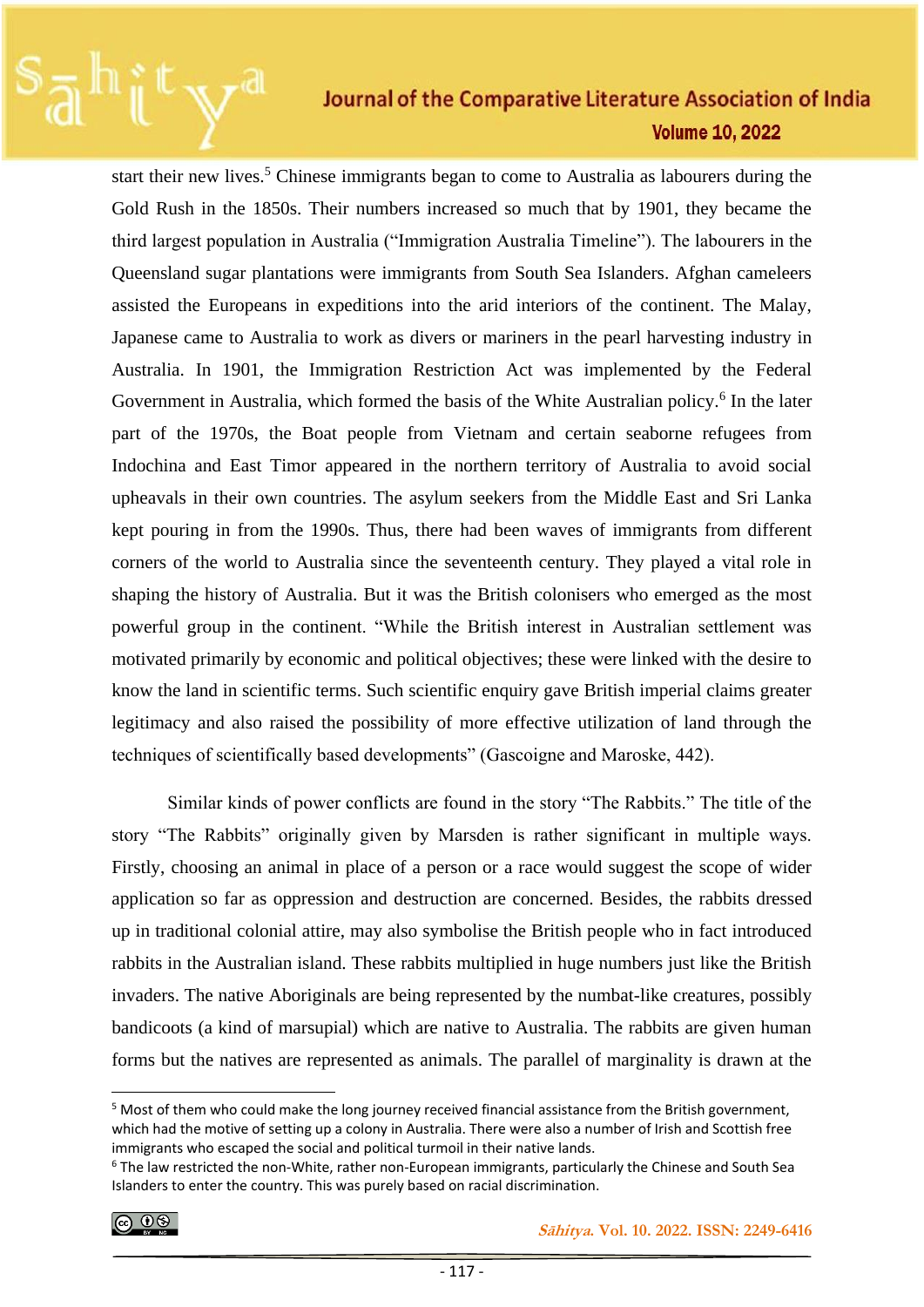very beginning of the story. Besides, unlike the rabbits, which are specified, the natives are represented as a certain kind of creatures. They have not been specified but left ambiguous. Even the title of the story is "The Rabbits" and throughout the book, the creatures are graphically placed in the margins, far away in corners of the picture while the rabbits dominate with prominence.

> The introduction of foreign species changed the balance of Australia's ecologies. Some introductions created economic opportunities – for example, the cultivation of exotic fruits such as bananas and avocado – but other flora and fauna destroyed crops and indigenous species. Australia's history of foreign plant, pest and animal invasion fits into a larger transnational history of settler societies, particularly in North America, Argentina, South Africa and New Zealand. European migrants introduced to Australia many of the twentieth century's most invasive species, including cane toads, rabbits, camels, foxes, myna birds, carp, and numerous species of grass and trees. Altered ecologies also meant that native species (including sulphur-crested cockatoos, rainbow lorikeets, galahs and noisy miners) expanded aggressively throughout Australia...European settlers brought in hardy grasses, shrubs and trees as fodder for cattle and sheep in the marginal hinterlands; trees were selected for accelerated growth; and animals were introduced that bred rapidly and tolerated varied environmental conditions. Certain species, such as rabbits, were protected even after it was widely known that they had become invasive (Barton and Bennett).

Australia has always been about land. The first three pages<sup>7</sup> of the text, including the title page, take a wide shot view of the landscape. From visibly clear night sky to the lake "alive with long-legged birds," (Tan) the nature is shown unaltered by anything man-made or rather rabbit-made. The natives, represented by the "numbat-like creatures" exist in mutual harmony with nature. The scene then proceeds to the arrival of invaders. The encounter

 $<sup>7</sup>$  It is intriguing to note that there are no page numbers in the text. The three individual stories, namely "The</sup> Red Tree," "The Lost Thing" and "The Rabbits" are separated by their respective title pages. It is unclear why the author did not use the page numbers. In my opinion, it might be that the author wanted the readers to associate the essence and the sentiments attached to each shot (image and illustration) and avoid any mechanical inclusion. The sequence of page numbers may sometimes refer to the sequence of events that happened historically, the direct reference to which the author tried to avoid.

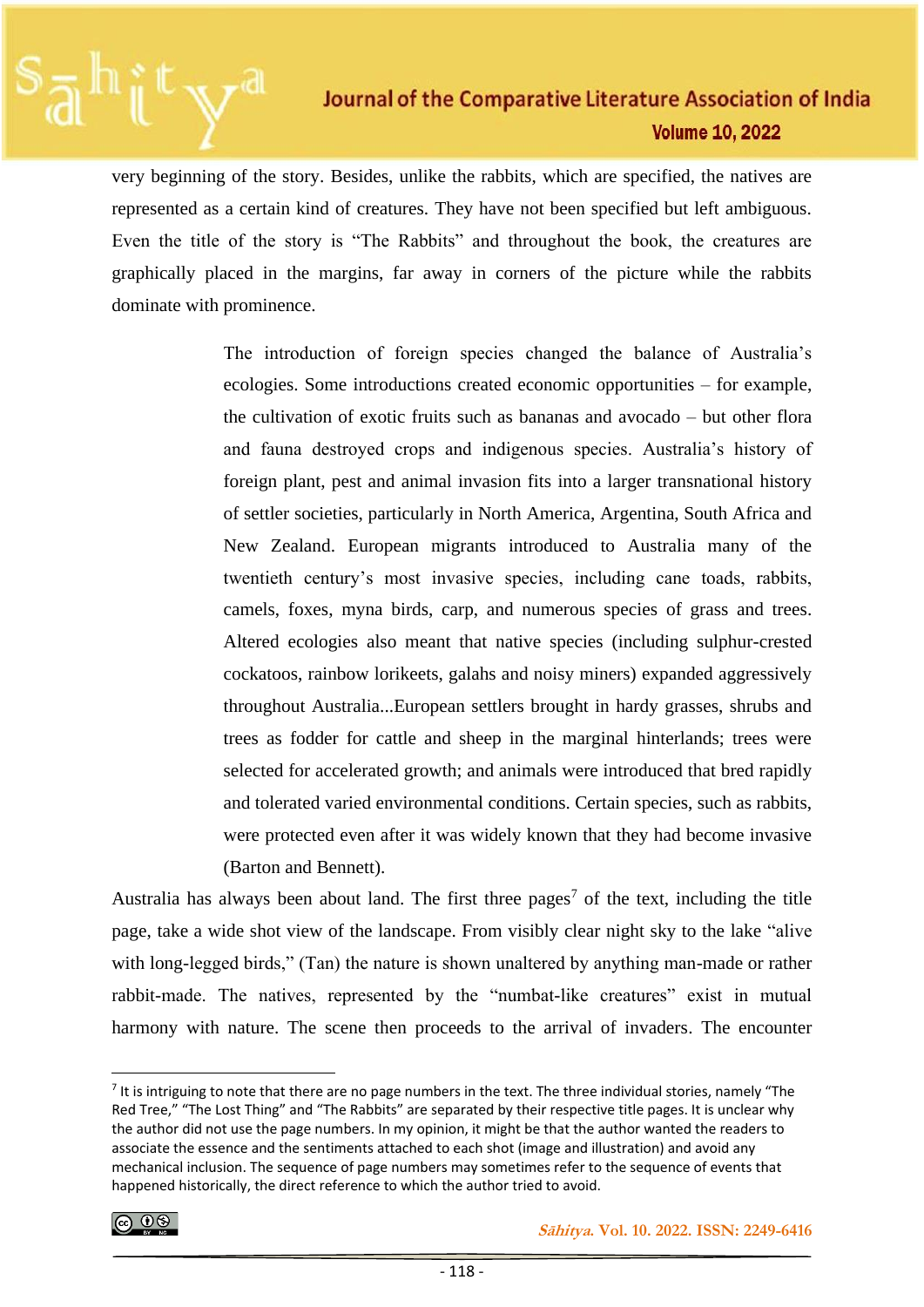between the natives and the invaders is filled with strangeness. At first, the natives are bewildered both at their similarity and strangeness. They did not know how to react. "At first we did not know what to think. They looked a bit like us. There were many of them. Some were friendly." But they were apprehensive about the miscommunications that would ultimately lead to between the two groups. The image associated with the line "They came by water" (vide Appendix Illustration no.1) resonates to *Landing of Captain Cook at Botany Bay*, 1770 drawn by E. Phillip Fox in 1902 (vide Appendix Illustration no.2). Cook is shown gesturing to his sailors not to fire at the Aboriginals.

> Between 1770 and 1803 more than 20 European expeditions landed on the continent, then still known as New Holland, but only a handful have had an enduring legacy on the history of culture contact. Prominent among them is James Cook's *Endeavour* voyage along the east coast in 1770, which included interactions with Indigenous people at Botany Bay (near present-day Sydney) and Endeavour River (near present-day Cooktown) on the far north coast. During his second voyage, Cook's companion ship, the *Adventure*, visited Van Diemen's Land (Tasmania) and Cook himself landed there briefly on his thirds and final voyage. Despite these later contacts, it is his first voyage on the *Endeavour* that was long considered to have inaugurated British history in Australia (Konishi and Nugent, 55-56).

The invaders began to introduce science and technology on to the land and soon started to convert the land into an industrial region. They exploited the nature, killed and experimented with the animals (lizard being killed in the picture) as scientific projects, tested and scrutinised the land for their own development and inventory purposes (vide Appendix Illustration no.3). Unlike the natives, who preferred the primitive ways of living on trees, the colonisers made their own houses. The numbat-like creatures' sleeping on the trees refers to the dehumanising section 127 of the Australian Constitution of pre-1967 where Australian Aboriginals are considered not as humans but an extension of the flora and fauna.

The picture that the houses have legs, suggests that the invaders were so nostalgic about their own country that they ported their houses by ship. The legs on their houses may also reflect on how unattached these colonisers were to the Australian land and the nature.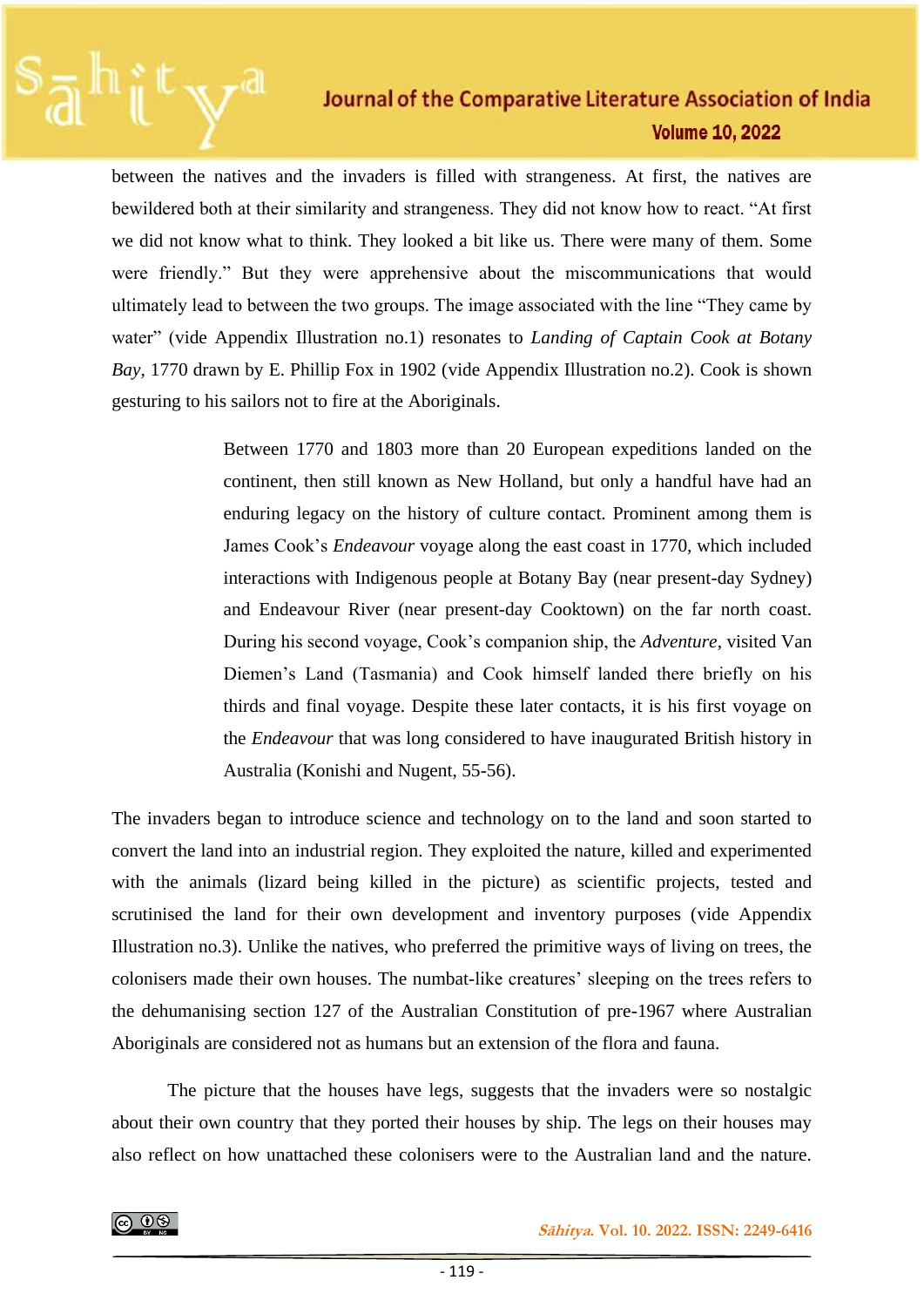The large framed photo of a city in Britain, which is carried carefully by couple of rabbits, shows how they valued and missed their own country. The presence of an "unseen queen rabbit", the Imperial Head, is felt throughout.

> English migrants – forced or free – were understandably nostalgic for home, and with imported technologies, seeds and animals they set about re-making England in the antipodes. By 1827 one visitor to Sydney found himself 'scarcely to be sensible that I was out of England.' Gardens were an important symbol of transformation, marking possession as well as providing food and evoking memories of home. But in the gardens of Sydney's Government House, visitors' encountered native banksias, tea-trees and eucalypts alongside cherry, pear and apricot trees. Although the growing towns, in particular, were filled with sights and sounds familiar to the English visitor, the landscape would inevitably be a hybrid: 'a foreign place made English, and England turned exotic (Gaynor, 274).

These rabbits which stand for British colonisers in the text seemed to have labels for everything and even for themselves. The role of power is significant in this respect. This suggests that these people lacked their individual identities. They were all the same under their administrative head and they could be identified by certain numbers and codes. The things they carried like their glasses, their books, the roads, the vehicles also had labels for identifications. They also wanted things to be perfect and systematic. The optical devices, the glasses and monocles symbolise the invaders' incapacity to visualise the future of the world, their craze for scrutiny, their preoccupation with the details. The invaders killed many native animals during their settlement. The lizard, for example, was killed under the wheel of the cart. This is a visual representation of how the invaders displaced the native flora and fauna of the land for their own development projects. They built houses and constructed roads. The natives encountered strangeness in their manners and ways of living. The rabbits brought new food with them and introduced many new animals into the aboriginal land. Some food were liked by the natives like the beef cattle, sheep, wheat, etc, while some food such as alcoholic beverages like wine, rum, beer made the natives sick. Some of the animals were accepted by the natives while some animals like horses, dogs and foxes scared away many indigenous communities and native animals like kangaroos which never knew them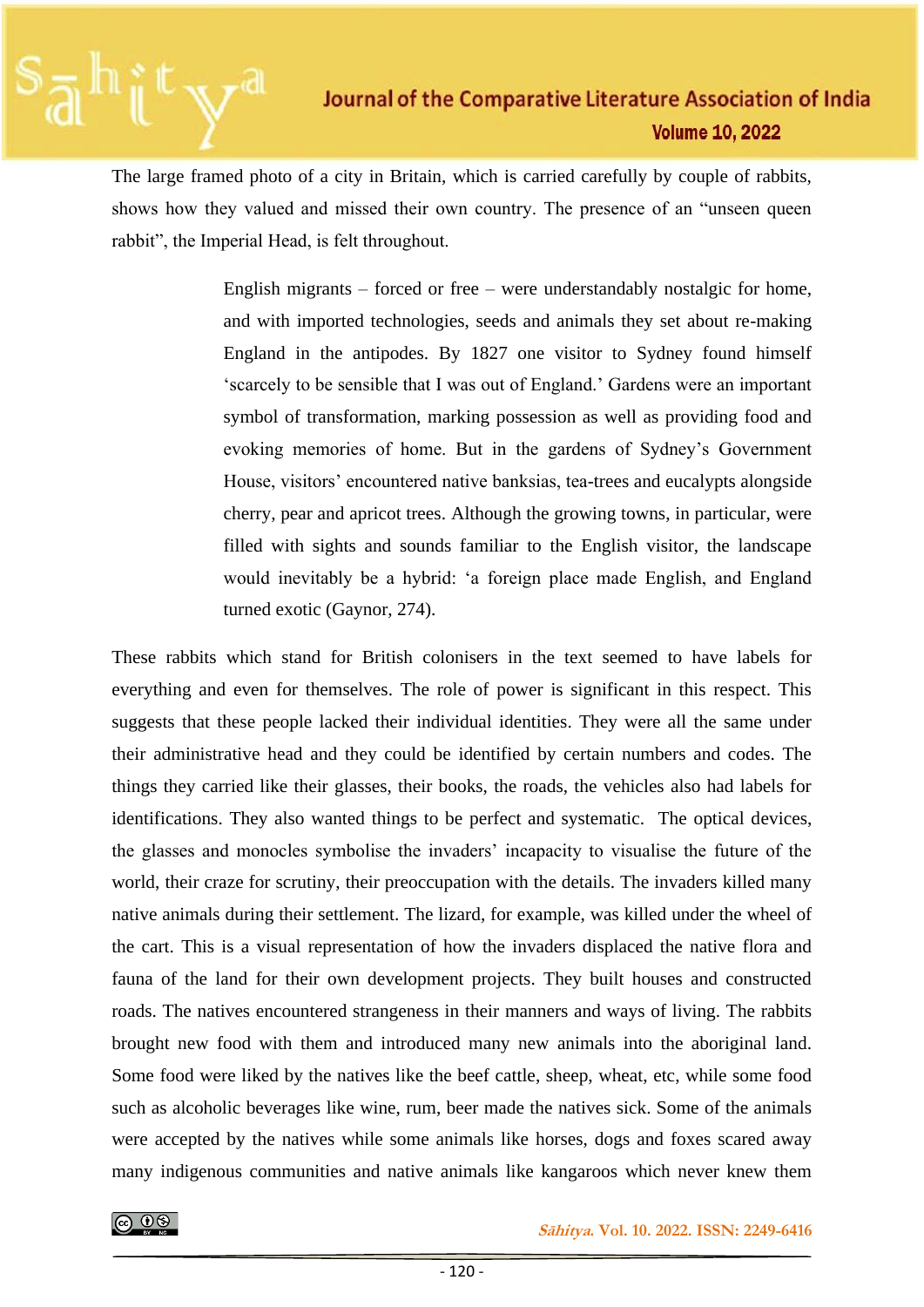before. Overgrazing the cattle and sheep exploited the pastoral land and the native animals and people were pushed to the remote areas. They spread all over the island and cut down their trees, their mountains, to serve their needs, construct roads and set up industries. "The rabbits spread across the country. No mountains could stop them; no desert, no river." Plans for future development and settlement of the rabbits were being implemented at the cost of aboriginal Australians and the ecological balance.

The image that follows, show a war-like encounter between the native numbat-like creatures and the rabbits. The rabbits came in large numbers. They were too many and there was no end of them. The image turns dark and blood stained. The weapons used by the rabbits shown in the pictures are technologically advanced, and the rabbits exhibited order and discipline. All the objects that belong to the rabbits had "MIGHT=RIGHT" written over them. This is an implied suggestion of how unethically the British colonisers used their brutal force over the natives to make accomplish their missions. We find them on their weapons and also on the high rise buildings few pages later. The natives lost the war. They lost their lives, their land and their identities. The victory of the rabbits/ the colonisers is visible through the images of red flags with "vector lines" (Tan) which implicitly hinted at the British flag dominating above the creatures who 'curled themselves up' into the darkness under the ground like fossils. The image in the page that says, "They ate our grass. They chopped down our trees and scared away our friends," shows huge giant "industrial fish-head machines" (vide Appendix Illustration no. 4) stripping the landscape. These robotic machines represent the rabbits' lack of emotion and considerations towards nature. Tan comments, "The reader can't make the connection through the most obvious picture recognition (i.e. bunnies eating grass), but have to go off-course a bit, which hopefully fires off some otherwise dormant neurons. Then you get a certain strange chemistry between words and pictures, an interesting tension which the word 'illustration' doesn't adequately define." The picture resonate the exploitations that the invaders carried on in the name of development. They exploited the water bodies (seas, rivers and lakes), killing the fish, whales and other aquatic creatures. The land was exploited through overgrazing (by sheep and cattle), industrial activities, industrial and sewage wastes that displaced a greater part of native flora and fauna, thus collapsing the whole ecology of the continent. After the white invaders came in contact with the Aboriginals, there had been also been a catastrophic decline in the latter's population.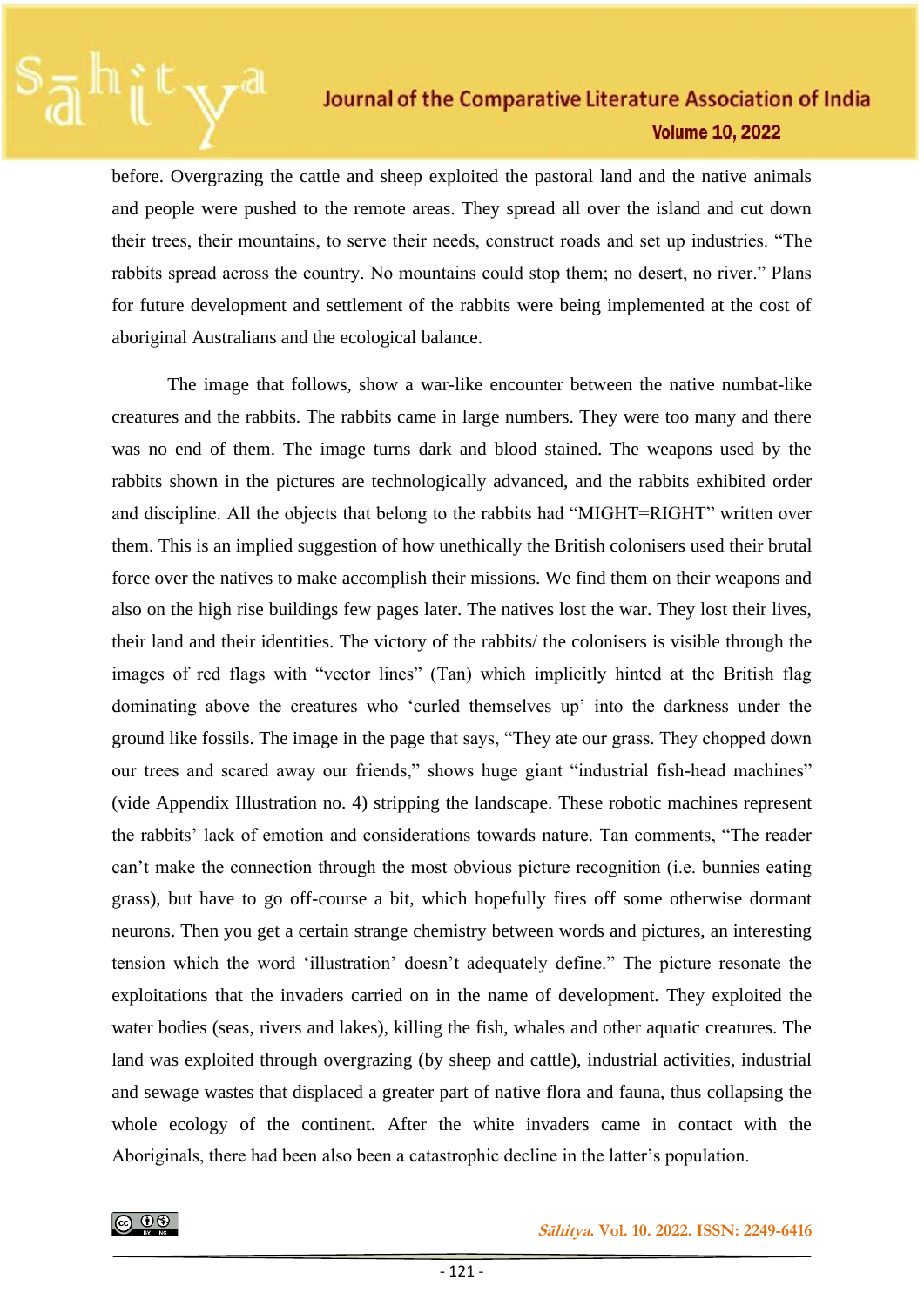Then another important issue is introduced through the image that is associated with "And stole our children" (vide Appendix Illustration no. 5). This brings back the issue of the "stolen generation." The next image that follows symbolizes the innumerable rabbits that came into Australia, settled there and turned her into an industrial city. The use of colours by Shaun Tan, limits to darker brown, grey, black and white. The grassland, the natural landscapes, the lakes are slowly replaced by cities with busy streets full of rabbits, high rise apartments, offices with large clocks hanging on their walls, industries, pipelines, smokes. The image of an administrative building in the form of a crowned queen is noticed at the centre of the city. The "MIGHT=RIGHT" represents the centre of the imperial power. The human and natural resources that get drained into the queen shaped building through the overhead pipe contribute to the overall might of the imperialism (vide Appendix Illustration no.6). The sequences of images portray the transforming landscape – overwhelming in the presence of gloomy wasteful lands, with barely any native creatures or vegetation (vide Appendix Illustration no.7). The land is covered with wastes draining from long pipes. Tan's use of imagery becomes symbolic representation of the loss of the natural ecology. He uses contrasting colours in the beginning and the end of the story. The last couple of pages are complete black with a rabbit and the numbat-like creatures reduced to the size of postal stamps. Even though they exist on the same picture or land, they are positioned opposite to one another.<sup>8</sup> The story ends with a sad note displaying the words "who will save us from the rabbits?" This metaphorically suggests that the Aboriginals are still in a marginalised state under the control of the Western imperialist rule. They have no power and control over their own future and they are waiting for a saviour to rescue them.

Like "The Rabbits," the story "Stick Figures"<sup>9</sup> also deals with the impact of White Western immigration on the aboriginals. "Stick Figures" is a heart-wrenching tale about how the invaders from unknown nations have captured and displaced the natives from their own habitats. The theme of dislocation and home space run as an undertone in both the stories. The dynamics between the image and text create a narration that is historically relevant to the history of Australia. As described later in the chapter, they have 'passively upright body'

$$
\textcircled{\tiny{+}}
$$

<sup>&</sup>lt;sup>8</sup> Both the rabbits and the numbat-like creatures are on the verge of extinction. The creatures (natives) are endangered while the rabbit (colonisers) in the picture foreshadow their inevitable extinction in future as a result of natural exploitation.

<sup>&</sup>lt;sup>9</sup> "Stick Figures" is an illustrated short story from Shaun Tan's Tales from Outer Suburbia, published in 2008.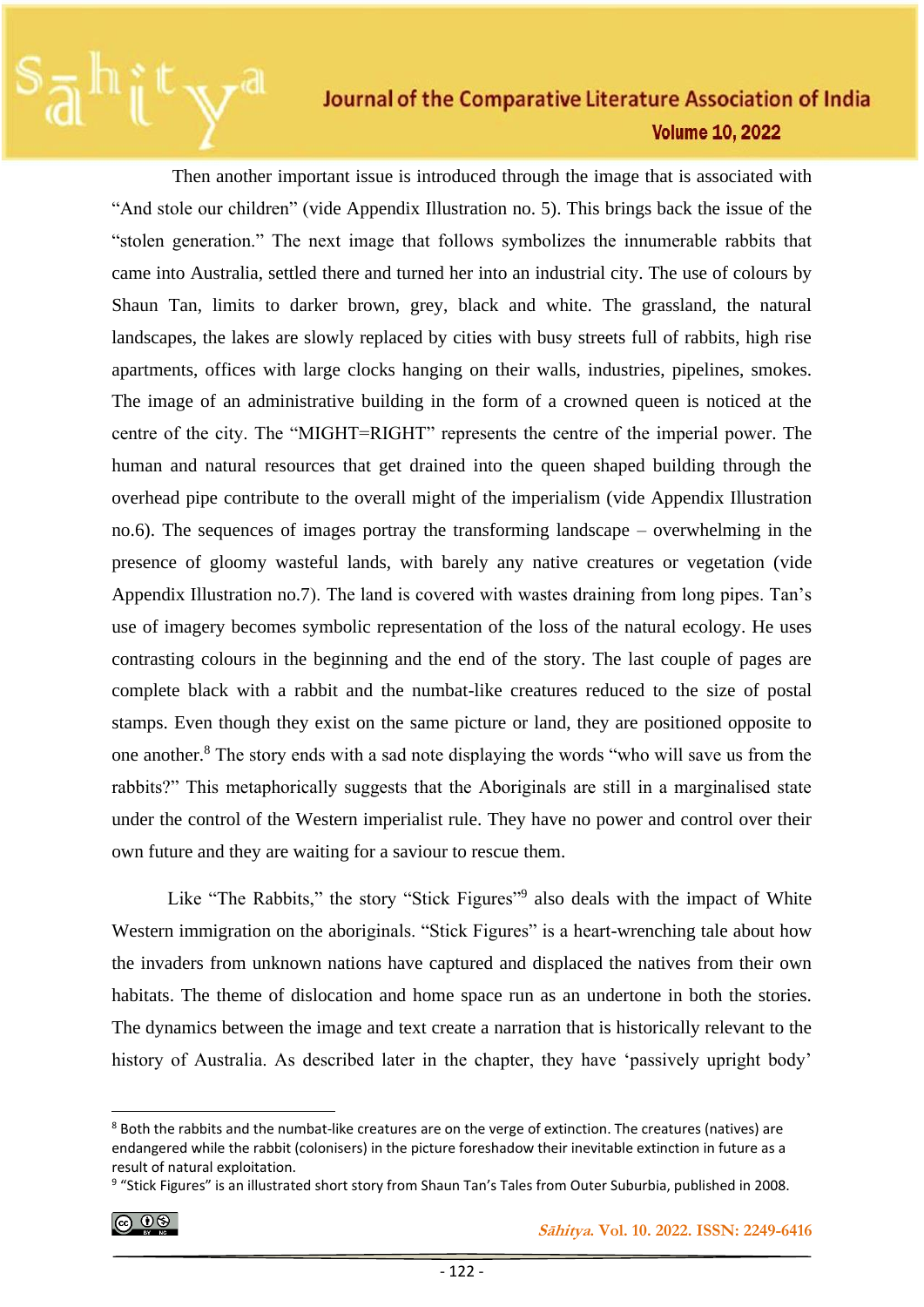(Tan, 66) with a head like the 'faceless clod of earth.' As can be derived from the text, they are not being liked in the suburban society residents. They are matters of great hate, disgust and irritation. The people around usually do not like their (the Stick Figures') presence around their homes. So they try to keep them off with loud music and smoke from barbecues. The adults avoid them by paying no attention but the young children try to have fun with them by dressing them up in old cloths and hats "as if they are dolls or scarecrows." There is a hint that these figures are treated as objects or derogatory creatures. Some older boys try to hurt them with baseball bats, golf clubs or whatever they can lay their hands on or even smashing them under their feet. They go on doing this for hours until their amusement turns into boredom as these figures just stand and bear this. The reason for this is unknown. Nor do the people know what they are or what they wanted.

The 'Stick figures' are of Finnish origin. They are, Tan comments too in "Comments on "Stick Figures", Lappish 'the Silent People.' It is a crowd of several hundred scarecrowlike figures in a field oh Highway Five, outside of Soumussalmi, Finland. They are made up of wood, and they are being dressed in colourful old clothing, with a clod of grassy earth for a head stuck on top. "The effect is both amusing and eerie, like whimsical ancestral beings or puppets." These figures are installed by artist Reijo Kela. The reason behind their installation is not clear but they do evoke the long lost, forgotten people who died at the brutal attack of the Winter War of 1939-1940 between the Finns and Soviet Russia. The Lappish 'Silent people' represent the ancestral people of the Finland who occupied the land before the Russian army illegally attacked and captured the people in order to invade the Finnish territory. This historical reference has been used by Tan to represent the history of the Ancient Australia. The image of the stick like figures that belonged to Finland is seen roaming around the Suburban areas of Northern Perth. The stick figures here refer to the Aboriginal people who lived here before the colonisers displaced them and built up their own residence.

The growth of the residential areas in the Suburban regions, the cities, the tracks and roads for transport which were increasing at the end of the nineteenth century and throughout the twentieth century resulted in the depletion of natural inhabitants of the region. The Aboriginals were not considered any better than "piece[s] of card-board or dead cat[s]' (Tan, 65). Thus, the stick figures, which represented the aboriginals of the Australia, the ancient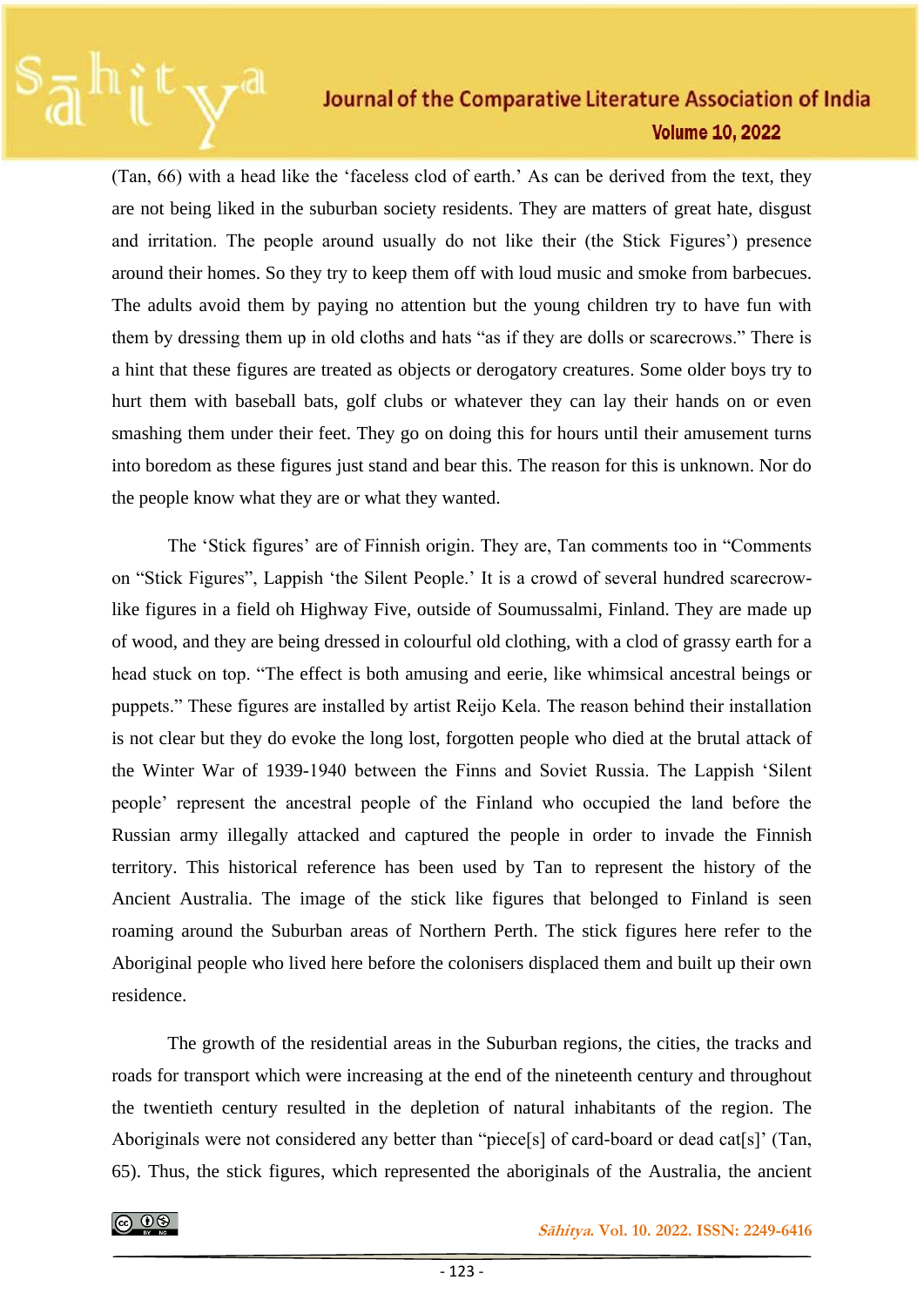people of the land, were seen roaming around those houses and front lawns. These people were homeless in their own home country. (vide Appendix Illustration no.8 )The story can be read as a projection of Tan's *The Rabbits*. "They are not a problem, just another part of the suburban landscape, their brittle legs moving as slowly as clouds. They have always been here, since before anyone remembers, since before the bush was cleared and all the houses were built." This narrates the whole history of Australia. These people were close to nature. But the invaders have dehumanised them in the sense that they are reduced to inanimate objects of nature like wood. These lines also suggest that the settlers somewhere at the back of their conscience have a suppressed feeling of guilt for taking away the natives' land and building their own. Tan comments,

> 'Stick figures' is a combination of these two ideas, crow and Lappish 'silent people', but moreover relates to my feelings about the rapid, large-scale clearing of bush-land to make way for fresh roads, homes and shopping malls. Too often things seem to be built without a proper acknowledgement or empathy with the natural landscape  $-$  it is simply swept aside as if it never existed, replaced by an amnesiac culture. One of the few remnants of the original forests are big tuart trees in parks, ancient sentinels that tend to drop long, angular sticks from time to time. If you stand them up, they sometimes look like human figures ("Comments on "Stick Figures" ").

That's where the stick figures came from. They are visual amalgamation of Australian past and the concept of the Lappish 'silent people.' The stick figures were silent too. They never protested but bore every humiliation and torture; simply because they had no power to strike back. They were made voiceless, or they were never heard. The story can be read as a critique of Australian ecological exploitation and the role of economic development and legislative inactivity. A tension between the historical and social issue is created in this story. The narrator is a voice speaking from the perspective of a settler whose questions at the end of the story suggest that they very well knew who those stick figures were, why they were there and what they wanted. The text and the illustrations complimented each other to create a complete story. The old vive of an ancient history is accompanied by Tan's use of old photographic painting of the suburban landscape and the stick figures were surrealistically added the background.

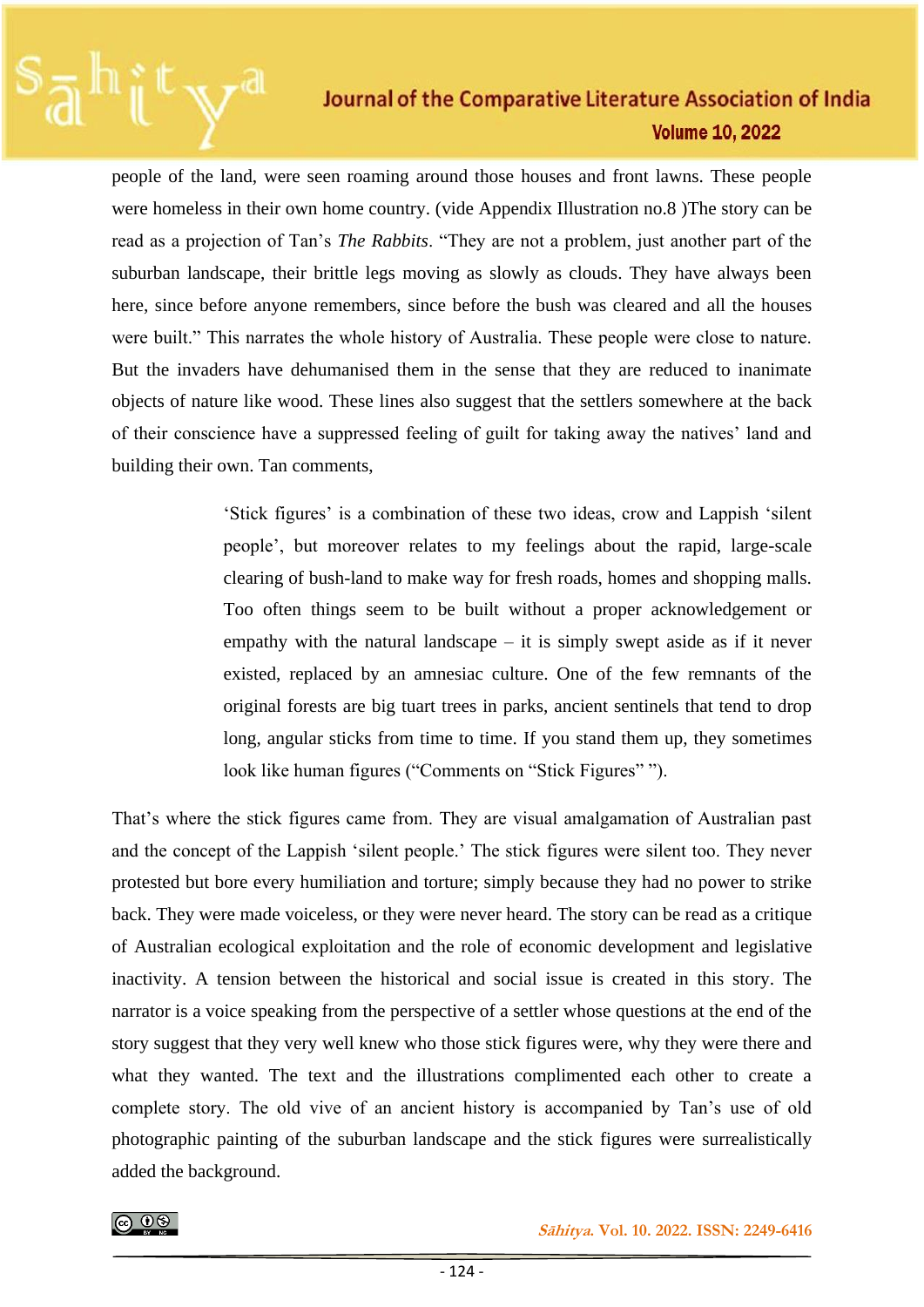The English believed that the island was *terra nullius* (no man's land) and they occupied Australia as their own with the arrival of James Cook in 1770. The seventeenth and the eighteenth-century encounters between the invaders and the aboriginals which have been recorded by European voyagers like Captain James Cook, William Damper, Flanders and other historians and botanists, only give us accounts of how difficult it was for these invaders to adapt themselves to such an unproductive, barren, strange land that completely lacked material resources. They have represented the Aboriginals as savage, primitive, dark-skinned and uncivilised creatures. They recorded how they suffered and faced difficulties in a strange land, among strange people. History has remained silent on the subject of the experiences of the aboriginal people. There are no written records by the aboriginal people of these encounters as these people remained rooted in an oral tradition. But in the twentieth century, many aboriginal literatures in English, Australian Children's Literature, autobiographies and films have rewritten the history of Australian aboriginality, their ecology, and their history of land and struggle for survival from their own perspectives. Alexis Wright in his novel *Carpentaria* (2007) has represented the history of Australia's aboriginal culture and the conflicts which arose with the arrival of the invaders. John Marsden has richly contributed to Australian Children's Literature in which ancient Australian history was rewritten. Marsden's spare use of text and Tan's surreal images have combined to produce a tension that arises from the dichotomies of self and other, of ancient and modern, of the powerful and the weak through a fabular representation of the destructive powers of colonization.

#### **Work Cited**

Bashford, Alison, and Stuart Macintyre. "Introduction." *The Cambridge History of Australia*, edited by Alison Bashford, vol.1. Cambridge University Press, 2013.

Burton, Gregory, and Brett Bennett. "The Environment." *The Cambridge History of Australia*, edited by Alison Bashford, Cambridge University Press, 2013, 458.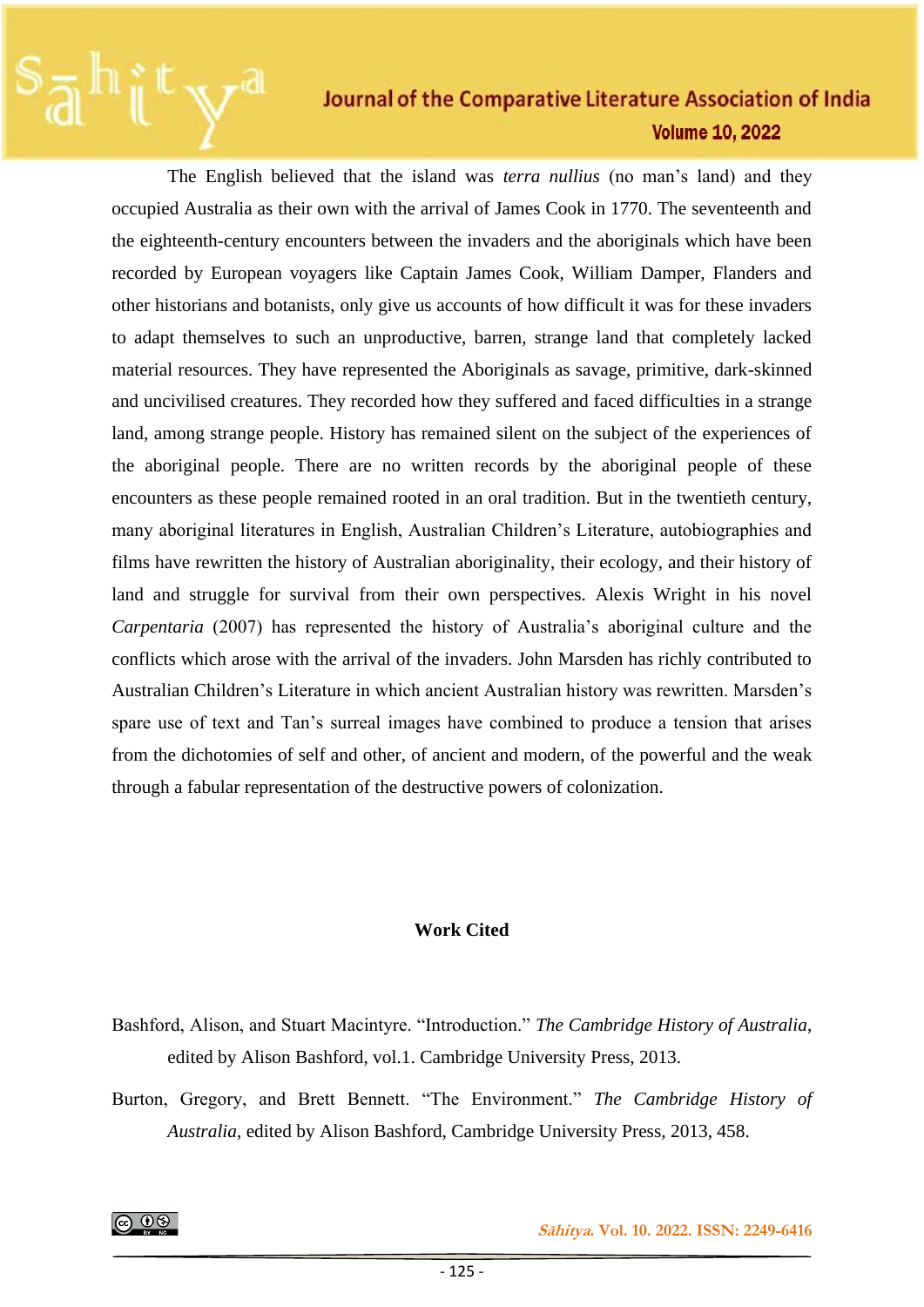- Gascoigne, John, and Sara Maroske. "Science and Technology." *The Cambridge History of Australia,* edited by Alison Bashford, Cambridge University Press, 2013, 442.
- Gaynor, Andrea. "Environmental transformation." *The Cambridge History of Australia*, edited by Alison Bashford, Cambridge University Press, 2013, 274-281.
- Konishi ,Shino, and Maria Nugent . "Newcomers, c. 1600-1800." *The Cambridge History of Australia*, edited by Alison Bashford, Cambridge University Press, 2013, 55-56.
- Oxford Research Encyclopedia of Literature. "Literatures of Chinese Australia," DOI: 10.1093/acrefore/9780190201098.013.150. Accessed March 5, 2019.
- Parezanović, Tijana and Marco Lukić. "The Fantasy of Outer Suburbia and the New Representation of Australianness," *Fifth International Conference at the Faculty of Foreign Languages: Language, Literature and Popular Culture*, Alfa BK University, 2017, 210.
- Tan, Shaun. "Comment on *Tales from Outer Suburbia*," [http://www.shauntan.net/books/the](http://www.shauntan.net/books/the-rabbits.html)[rabbits.html.](http://www.shauntan.net/books/the-rabbits.html) Accessed May 11, 2019.
- Tan, Shaun. "Comment on *Tales from Outer Suburbia*," [http://www.shauntan.net/books/suburbia%20more%20comment.html.](http://www.shauntan.net/books/suburbia%20more%20comment.html) Accessed May 11, 2019.
- Tan, Shaun. "Picture Books: Who Are They For?," [http://www.shauntan.net/essay1.html.](http://www.shauntan.net/essay1.html) Accessed May 11, 2019.
- Tan, Shaun. "Rabbiting On: A Conversation about *The Rabbits*," Interviewed by Nick Strathopoulos. *Eidolon*, 1999,

[http://www.shauntan.net/images/essay%20Rabbits%20interview.html.](http://www.shauntan.net/images/essay%20Rabbits%20interview.html) Accessed May 11, 2019.

Tan, Shaun. "Strange Migration: An Essay/ Interview by Harriet Earle." *Journal of Postcolonial Writing,* 52, no. 4 London, August 2012, [http://shura.shu.ac.uk/information.html.](http://shura.shu.ac.uk/information.html) Accessed May 11, 2019.

Tan, Shaun. "Suburban Odyssey." Interviewed by Ric Spencer. Australia, April 2012.

Tan, Shaun. *Tales from Outer* Suburbia. Arthur A. Levine Books, 2008.

ெ 0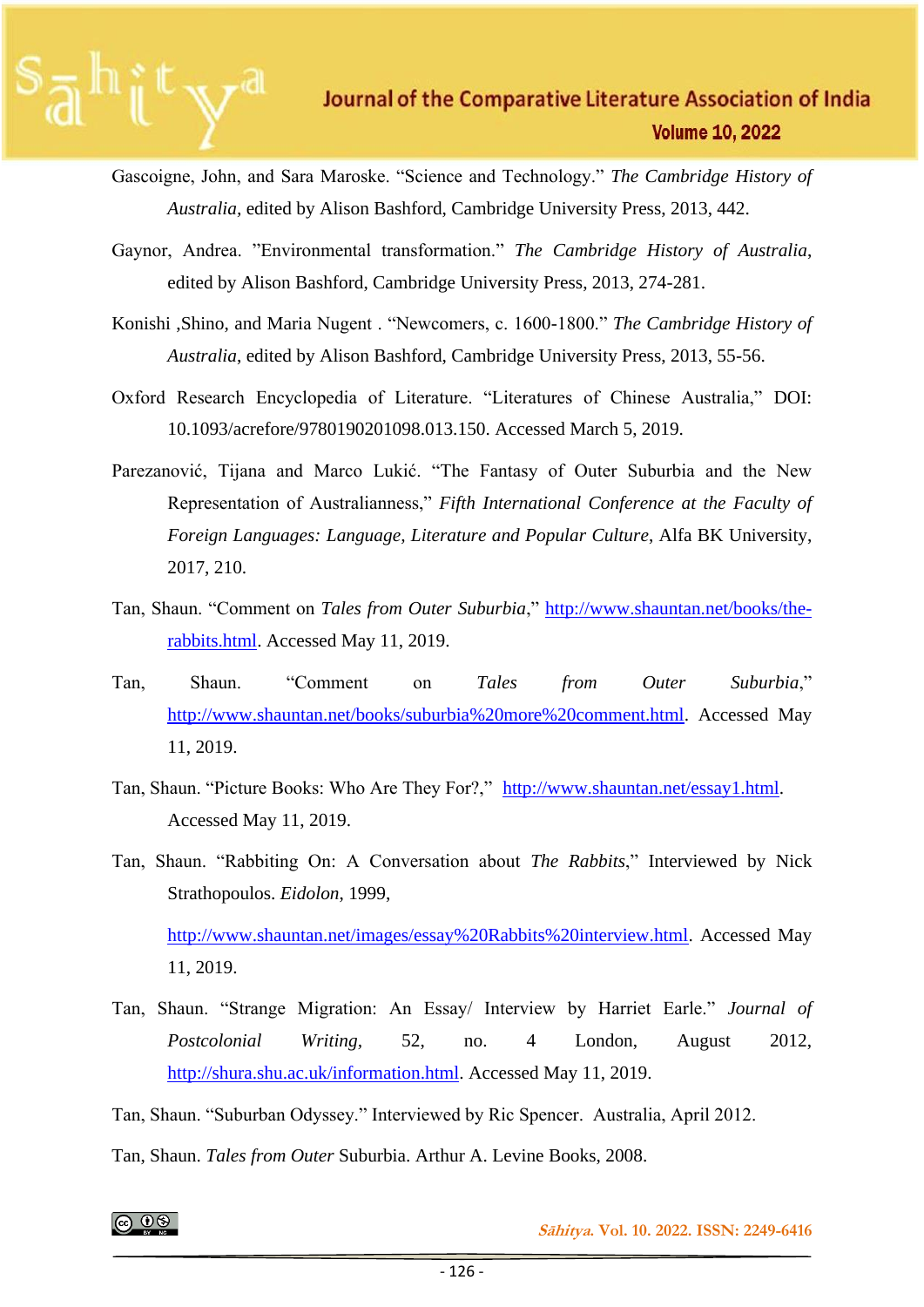

Tan, Shaun. "The Rabbits." *Lost and Found*. Arthur A. Levine Books, 2011.

Tan, Shaun. *Lost and Found*. Arthur A. Levine Books, 2011.

Tan, Shaun. "The Lost Thing." *Lost and Found*. Arthur A. Levine Books, 2011.

Tsolidis, Georgina. "Historical Narratives of Sinopohobia-Are These Echoed incontemporary

Australian Debates About Chineseness." *Journal of Citizenship and Globalisation Studies*2, no. 1, 2018, 5-6.



**Illustration 1:** They came by water



**Illustration 2:** *Landing of Captain Cook at Botany Bay*, 1770 drawn by E. Phillip Fox in 1902

|ெ 0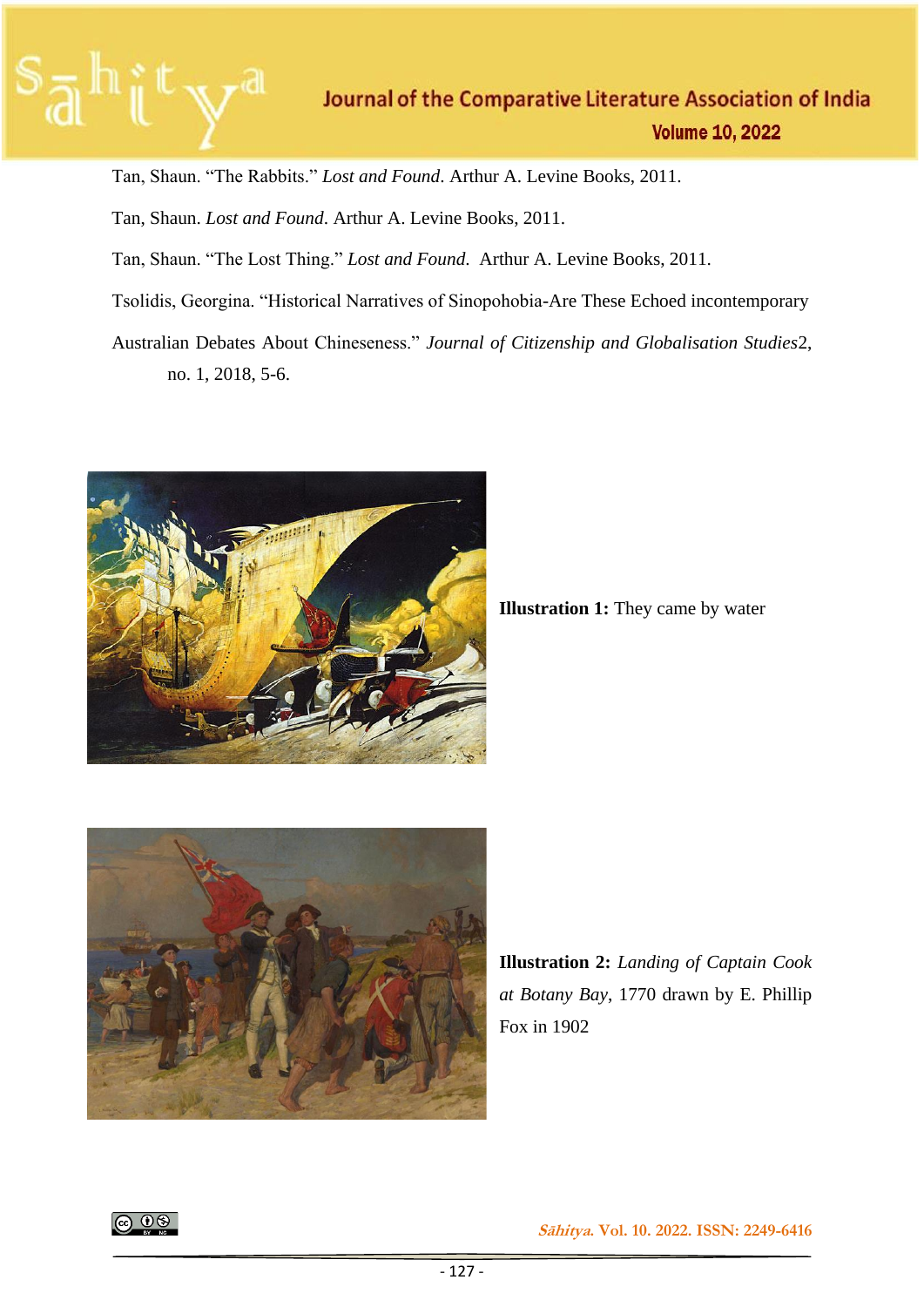# $S_{\overline{A}}$



**Illustration 3:** A lizard being killed



**Illustration 4**: "industrial fish-head machines"



**Illustration 5:** "They stole our children"